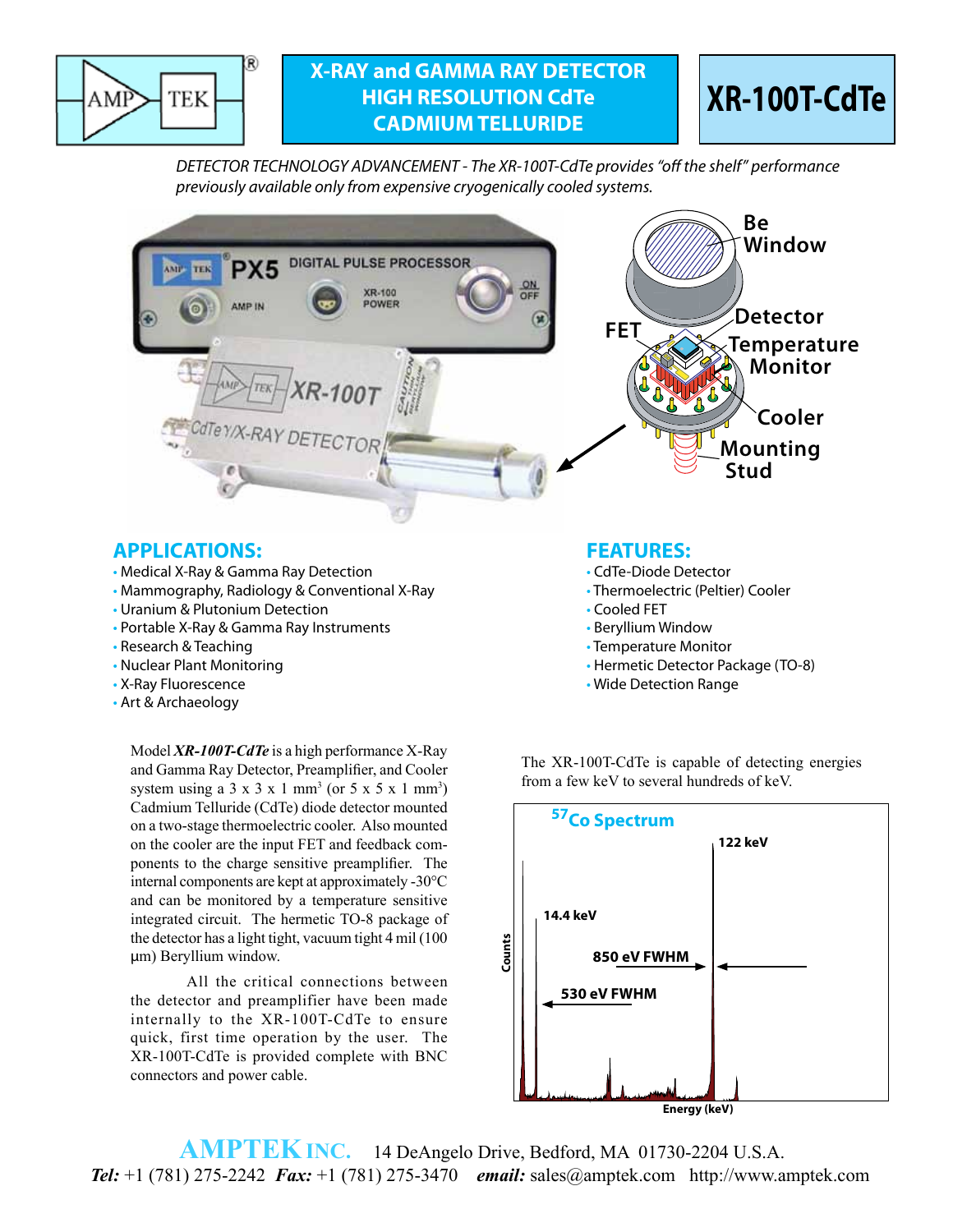# **SPECIFICATIONS**

#### **MODEL XR-100T-CdTe X-RAY and GAMMA RAY DETECTOR**

| <b>GENERAL</b>                                              |                                                                                                                                |
|-------------------------------------------------------------|--------------------------------------------------------------------------------------------------------------------------------|
| Detector Type                                               | Cadmium Telluride (CdTe) Diode                                                                                                 |
| <b>Detector Areas</b>                                       | $3x3$ mm (9 mm <sup>2</sup> )<br>5 x 5 mm (25 mm <sup>2</sup> )                                                                |
| <b>Detector Thickness</b>                                   | $1 \text{ mm}$                                                                                                                 |
| <b>Energy Resolution</b><br>@ 122 keV, 57Co                 | 9 mm <sup>2</sup> : <1.2 keV FWHM, typical<br>25 mm <sup>2</sup> : <1.5 keV FWHM, typical                                      |
| <b>Dark Counts</b>                                          | <5 x 10 <sup>-3</sup> counts/sec @ 10 keV<br>$< E < 1$ MeV                                                                     |
| <b>Be Window</b>                                            | 4 mil thick $(100 \mu m)$                                                                                                      |
| Preamplifier                                                | Charge Sensitive, with Current<br>Divider Feedback                                                                             |
| Case Size                                                   | 3.00 x 1.75 x 1.13 in<br>7.7 x 4.4 x 2.9 cm                                                                                    |
| Case Weight                                                 | 4.4 ounces / 125 g                                                                                                             |
| <b>Total Power</b>                                          | Less than 1 Watt                                                                                                               |
| <b>Operation Conditions</b>                                 | $0^{\circ}$ C to +40 $^{\circ}$ C                                                                                              |
| Storage and Shipping<br><b>Typical</b><br>Long-term storage | -20°C to +50°C, 10 to 90% humidity<br>non condensing<br>10+ years in dry environment                                           |
| <b>TÜVRheinland</b><br>U S                                  | <b>TUV Certification</b><br>Certificate #: CU 72072412 01<br>Tested to: UL 61010-1: 2004 R7 .05<br>CAN/CSA-C22.2 61010-1: 2004 |
| <b>INPUTS</b>                                               |                                                                                                                                |
| Preamp Power                                                | $± 8$ Volts @ 25 mA                                                                                                            |
|                                                             |                                                                                                                                |
| <b>Detector Power</b>                                       | +500 Volts @ 1 µA                                                                                                              |
| <b>Cooler Power</b>                                         | Current = $350$ mA maximum<br>Voltage = 4 V maximum                                                                            |
| <b>OUTPUTS</b>                                              |                                                                                                                                |
| Preamplifier<br>Sensitivity<br>Polarity                     | 0.82 mV/keV<br>Negative signal out<br>1 k $\Omega$ max. load                                                                   |
| <b>Temperature Monitor</b><br>Sensitivity                   | PX5: direct reading in K through<br>software                                                                                   |
| <b>CONNECTORS</b>                                           |                                                                                                                                |
| Preamp Output                                               | <b>BNC coaxial connector</b>                                                                                                   |
| Power and Signal                                            | 6-Pin LEMO connector (Part#<br>ERA.1S.306.CLL)                                                                                 |
| Interconnect Cable                                          | 6-Pin, LEMO (Part# FFA.1S.306.<br>CLAC57) to 6-Pin LEMO (5 ft<br>length)                                                       |
|                                                             | 6-PIN LEMO CONNECTOR ON THE XR-100T-CdTe                                                                                       |
| Pin 1                                                       | Temperature monitor diode                                                                                                      |
| Pin <sub>2</sub>                                            | + H.V. detector bias, +500 V                                                                                                   |

| Ground and shield                             |
|-----------------------------------------------|
| Cooler power (0 to +4 Volt @<br>0.350 A max.) |
| Cooler power return                           |
| +8 Volt preamp power                          |
|                                               |

**OPTIONS**

Other detector sizes (5x5x1mm) available on special orders.

Other Be window thicknesses available on special orders.

Components for vacuum applications.

Collimator kit for high flux applications.

See also XR-100CR specifications using Si-PIN for detection of low energy X-Rays with high resolution (149 eV FWHM @ 5.9 keV, 55Fe).

Available in X-123CdTe configuration (see Figure 1).

#### **MODEL PX5 DIGITAL PULSE PROCESSOR, MCA and POWER SUPPLY**

Power to the XR-100T-CdTe is provided by the PX5. The PX5 is DC powered by an AC adaptor and provides both a variable Digital Pulse Shaping Amplifier (0.2 μs to 100 μs shaping time), the MCA function, and all necessary power supplies for the detector and preamplifier. The PX5 connects via USB, RS232, ot Ethernet to a PC. Please see PX5 specifications at http://www.amptek.com/px5-.html.

#### **VACUUM OPERATION**

The XR-100T-CdTe can be operated in air or in vacuum down to 10-8 Torr. There are two ways the XR-100T-CdTe can be operated in vacuum:

- 1) The entire XR-100T-CdTe detector and preamplifier box can be placed inside the chamber. In order to avoid overheating and dissipate the 1 Watt of power needed to operate the XR-100T-CdTe, good heat conduction to the chamber walls should be provided by using the four mounting holes. An optional Model 9DVF 9-Pin D vacuum feedthrough connector on a Conflat is available to connect the XR-100T-CdTe to the PX5 outside the vacuum chamber.
- 2) The XR-100T-CdTe can be located outside the vacuum chamber to detect X-Rays inside the chamber through a standard Conflat compression O-ring port. Optional Model EXV9 (9 inch) vacuum detector extender is available for this application.



*FIGURE 1. The CdTe detector in the X-123CdTe configuration*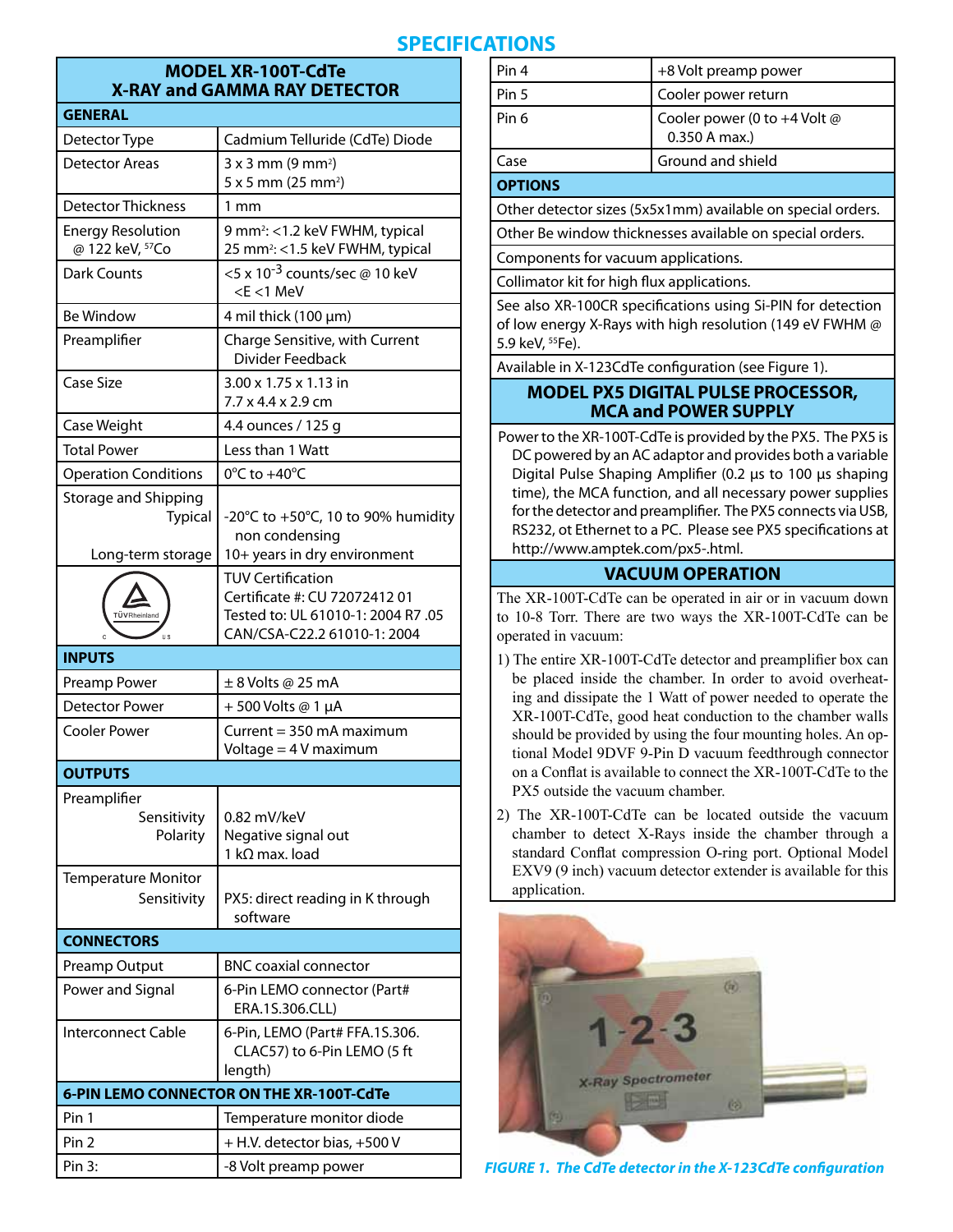#### **THEORY OF OPERATION**

X-Rays and Gamma Rays interact with CdTe atoms to create an average of one electron/hole pair for every 4.43 eV of energy lost in the CdTe. Depending on the energy of the incoming radiation, this energy loss is dominated by either the Photoelectric Effect or Compton Scattering. The probability or efficiency of the detector to "stop" the incoming radiation and create electron/hole pairs increases with the thickness of CdTe. See Figure 2.

In order to facilitate the electron/hole collection process in the CdTe detector, a +500 Volt potential is applied. This voltage is too high for operation at room temperature, as it will cause excessive leakage, and eventually a breakdown. Since the detector in the XR-100T-CdTe is cooled, the leakage current is reduced considerably, thus permitting the high bias voltage.

The thermoelectric cooler cools both the CdTe detector and the input FET transistor to the charge sensitive preamplifier. Cooling the FET reduces its leakage current and increases the transconductance, which in turn reduce the electronic noise of the system.

In order to further reduce the electronic noise, the feedback capacitor and part of the current feedback network to the preamplifier are also placed on the same substrate as the detector and FET. This minimizes parasitic capacitance at the input.

A temperature monitoring sensor is placed on the cooled substrate to provide a direct reading of the temperature of the internal components, which will vary with room temperature. Once the internal temperature gets below minus 10°C the performance of the XR-100T-CdTe will not change with a temperature variation of a few degrees. Hence, accurate temperature control is not necessary when using the XR-100T-CdTe inside the laboratory.



*FIGURE 2. 1 mm Thick CdTe Detection Efficiency*



*FIGURE 3. XR-100T-CdTe Gamma ray detector; PX5 digital pulse processor, power supply, shaping amplifier and MCA; and EXVC Collimator*

#### **MEDICAL APPLICATIONS**

#### **MEDICAL X-RAY TUBE SPECTRA for MAMMOGRAPHY and RADIOLOGY**

- Direct Measurement Spectra
- End Point Energy (kVp)
- See what the patient gets
- No Compton corrections
- Self-Calibrating System
- Escape peaks adjustment with XRF-FP software
- Look straight at the X-Ray tube and record simultaneously the spectrum and the peak potential (kVp)
- For Quality Assurance in Radiographic and Fluoroscopic Systems

#### **Design Objective**

This detector system was designed with the objective of simultaneously measuring the X-Ray tube peak potential (kVp), and to characterize the mammography X-Ray tube spectrum.

#### **Significance of the Measurement**

- \* Both the tube spectrum and the peak potential (kVp) are important parameters affecting the image quality in filmscreen and digital mammography.
- \* Automatic selection of proper target/filter combination in modern mammography systems maybe affected by improper kVp.
- \* In conventional devices, the user depends on central laboratory calibration and has no easy way to calibrate the instrument during use.

#### **X-Ray Tube Monitor for Mammography Machines**



**X-Ray Tube Monitor for Radiology Machines**



*Spectra courtesy of Andrew Karellas, Ph.D., University of Massachusetts Medical School, Worcester, MA 01655*